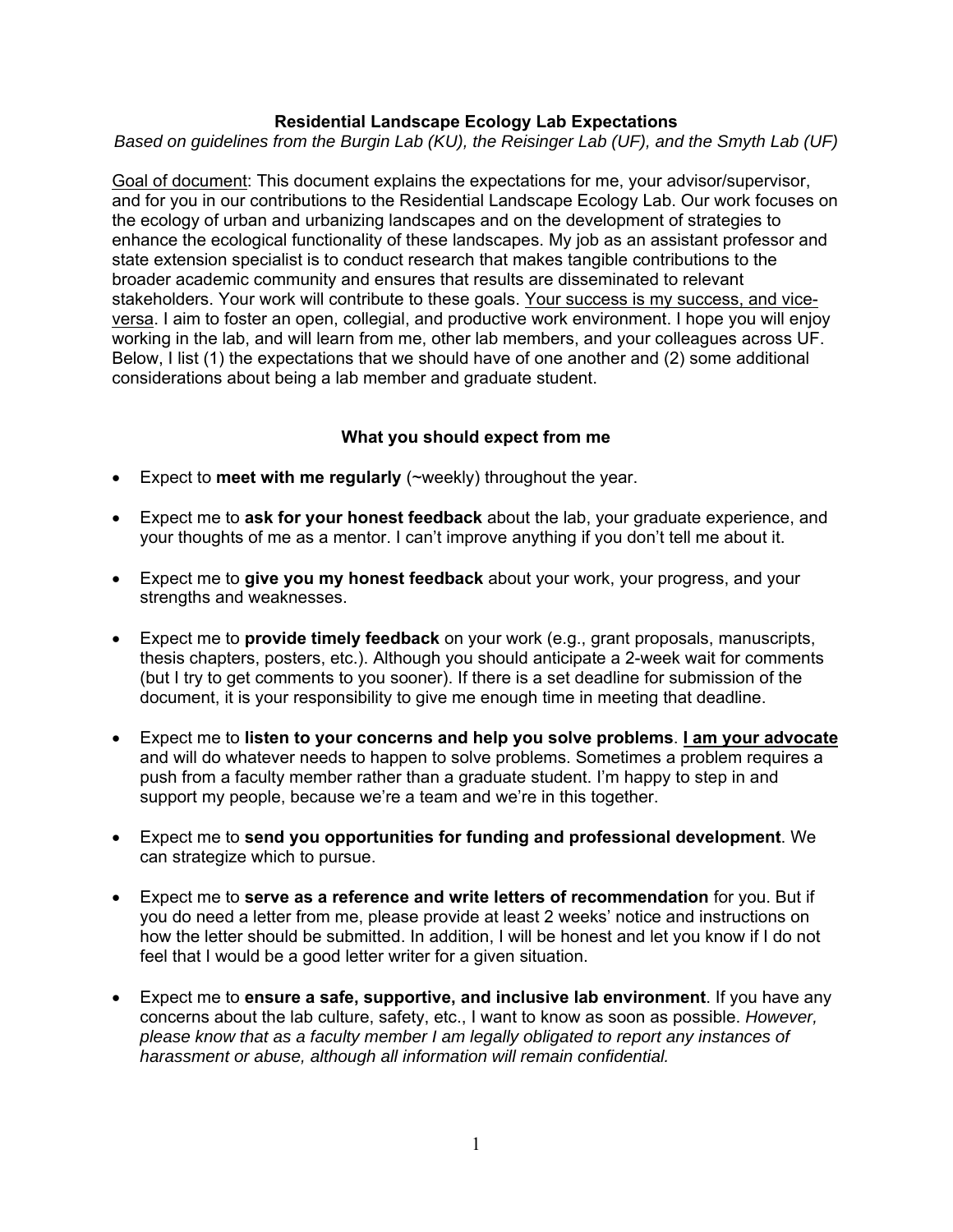- Expect me to **act as a model of professionalism in academia**, and you can look to me for guidance on issues related to conflicts of interest, equity and fairness, research and professional ethics, or mentoring.
- Expect me to **provide you with networking opportunities** through my collaborative network, scientific meetings, workshops, and other professional venues. I will do my best to tailor this to your stated career interests.
- Expect me to **help you find other resources or other mentors** when you need support beyond my abilities. Nevertheless, do not wait for me to pursue these resources. UF has a wealth of knowledge and resources. Take initiative and pursue them on your own.

## **What I expect from you**

- **To be present in the lab daily** unless the duties of the position require you to be elsewhere. I don't necessarily expect you to arrive at 8am daily (i.e., if you aren't a morning person, coming in a later is okay). However, I feel that a regular presence of all lab members helps to build a sense of lab community and facilitates teamwork.
- **To be honest, open, and timely with communication**. I will not judge you for not knowing something or for making mistakes; everyone makes mistakes. But I do require that you tell me about mistakes as soon as possible to set a course for correction.
- **To follow all guidelines regarding research ethics and academic honesty**. Not doing so ruins careers and can result in your dismissal. *Please ask questions frequently and often on this topic so that I can point you in the right direction or to useful resources.*
- **To be resourceful**. You are all here to learn. You typically learn things better when you must work through the problem on your own. And I don't have all the answers either. So, ask questions, but be sure to search for answers on your own first.
- **To be a full part of this lab community**. We are a team and should encourage and support each other. We should celebrate each other's' successes and failures. This means that I expect everyone to be present at, and prepared for, weekly lab meetings. Please notify me if you are unable to attend. Preparation helps us all succeed.
- **To occasionally fail**. That sounds harsh, but failure is a part of academia. If you aren't failing, then you aren't aiming high enough with your goals. Papers get rejected. Grant proposals get declined. It's not always fair, but you should celebrate each failure just like each success, because it means that you're pushing yourself. I suggest keeping a list of your failures so that you can better reflect on how you are improving.
- **To respect my time as I respect yours**. If we have a meeting scheduled, I expect you to be on time or to let me know if you will be late. I will do the same.
- **To be prepared for our weekly update meetings**. I find that these regular meetings and short-term goals set at each are a good way to ensure long-term success. Coming into these meetings prepared will ensure a productive, efficient meeting. I also expect students to send me requested documents with sufficient time for me to read prior to our meetings.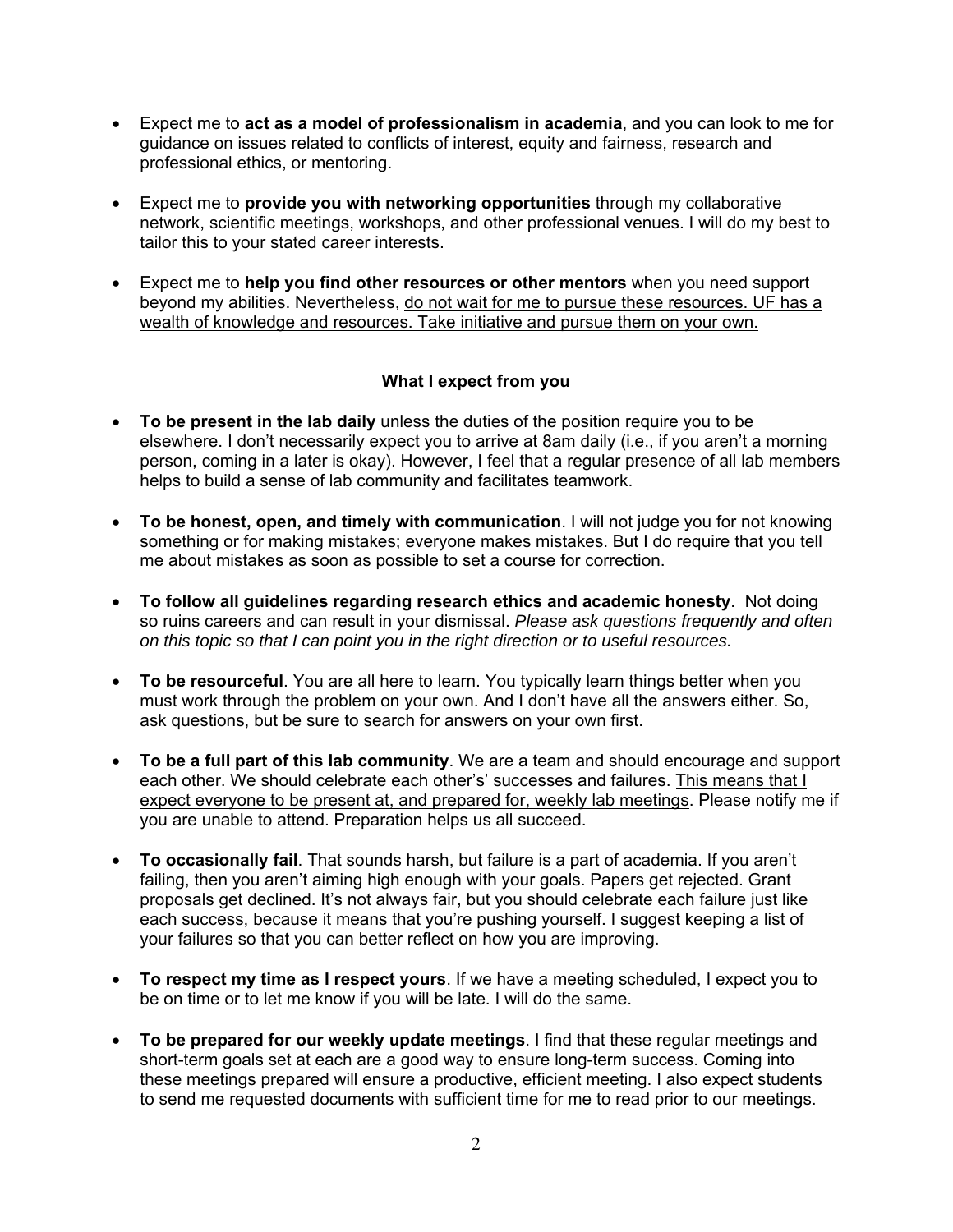- **To be a good lab citizen**. Running a lab is a huge collective effort, and we all contribute to the success of the lab. I expect everyone to contribute to the overall lab upkeep. No one else is going to do these things for us, so look around, see what needs doing (and realize that others are probably doing things for you already) and pitch in. Chipping in will ensure our lab does not become a tragedy of commons.
- **To actively pursue funds to support your research**, even if we already have resources available. Procuring external funds is one of the most important aspects of your training learning to sell your ideas - and it takes a lot of practice. Submitting proposals and applications will require you to improve as a writer and as a thinker.
- **To be a good role model and to mentor to less senior lab members**. Learning to mentor and supervise is critical for developing the leadership skills needed in most careers.
- **To keep on top of your coursework and degree requirements**. I will help you select courses that will benefit your chosen career path, but ultimately completing these courses and ensuring that you have met all degree requirements is your responsibility.
- **To contribute to a positive, collaborative, and productive environment within the department, and within CLUE**. Attending departmental seminars, participating in professional development opportunities, attending socials (when possible), and contributing to graduate organizations and to SFFGS and CLUE symposium are all things that I expect of you to enhance the overall atmosphere of these groups and to assist in building your professional network. View your fellow students as collaborators, colleagues, and resources rather than competitors.
- Unless I explicitly say so, **official documents need my approval before submission**. These include conference abstracts, posters, manuscripts, grants, reports to agencies, etc. Please ask if you are unsure.

# **Additional Considerations**

You should have a life outside of graduate school: I expect you to focus on your personal wellbeing, because a happy, energized person is a more productive person. If you need to rearrange your schedule to achieve this, please let me know. If you are struggling with physical or mental health, you are welcome to discuss this with me and I am happy to discuss strategies and resources for achieving work-life balance.

Vacation: Graduate assistants are entitled to five (5) days off per semester appointment, which is credited to you at the beginning of each semester. While it is sometimes difficult to get away from work, I advise you to take this time. However, taking these days requires my approval. Please give me at least 2 weeks' notice (or more) when wanting to take time off. Approval is contingent on your progress, and you are required to make all preparations to ensure the continued success of your project in your absence.

Communications: I encourage you to contact me with questions as they arise. All members of the lab have my contact information (email, office phone, cell phone). However, note that I follow the same guidelines for work-life balance. So, please don't expect me to respond outside of the normal work week. Also, if you see my office door closed, it typically means I am working